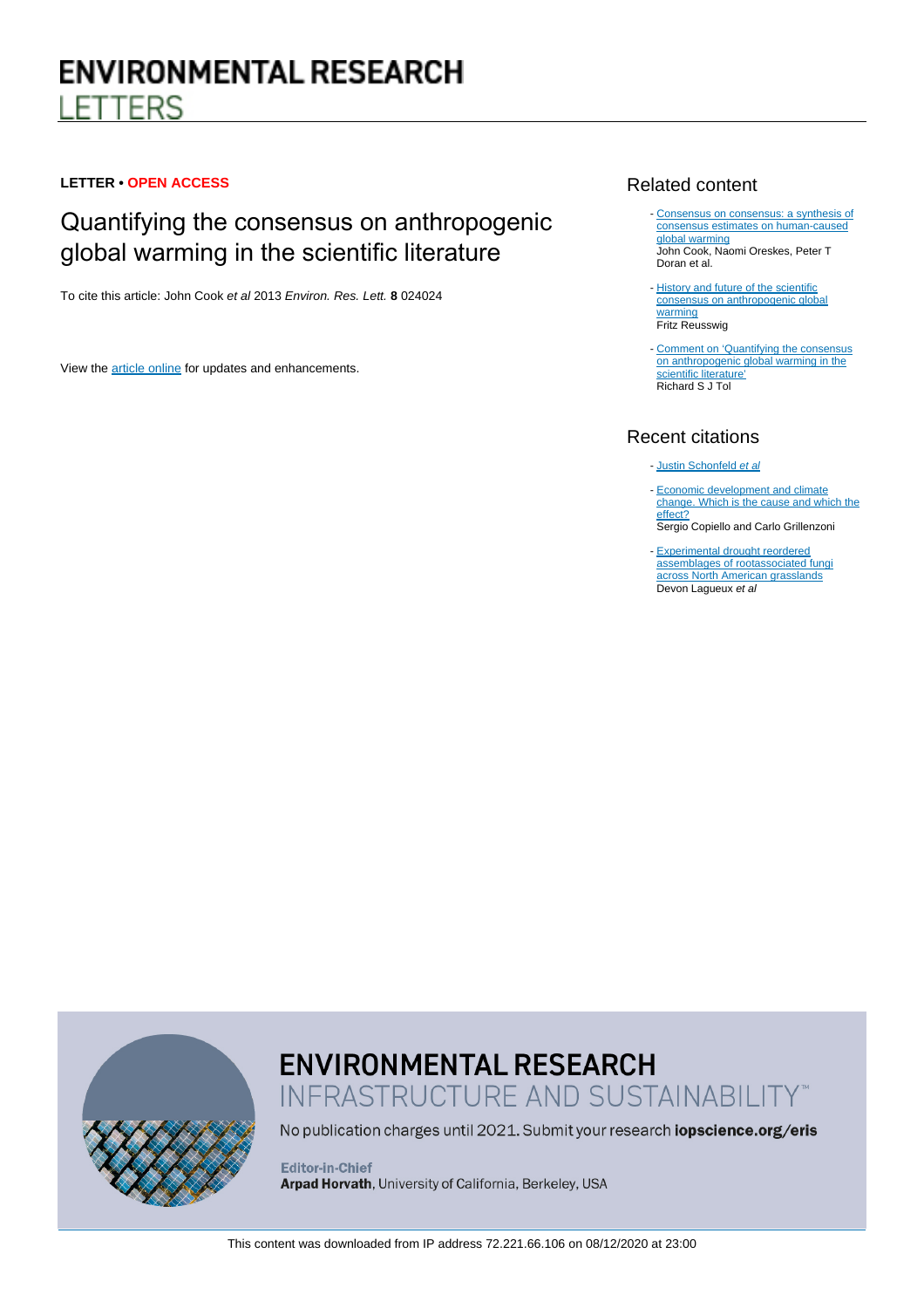Environ. Res. Lett. 8 (2013) 024024 (7pp) [doi:10.1088/1748-9326/8/2/024024](http://dx.doi.org/10.1088/1748-9326/8/2/024024)

# Quantifying the consensus on anthropogenic global warming in the scientific literature

John Cook $^{1,2,3}$  $^{1,2,3}$  $^{1,2,3}$  $^{1,2,3}$  $^{1,2,3}$ , Dana Nuccitelli $^{2,4}$  $^{2,4}$  $^{2,4}$  $^{2,4}$ , Sarah A Green $^5$  $^5$ , Mark Richardson $^6\!$  $^6\!$  $^6\!$ Bärbel Winkler<sup>[2](#page-1-1)</sup>, Rob Painting<sup>2</sup>, Robert Way<sup>[7](#page-1-6)</sup>, Peter Jacobs $^8$  $^8$  and Andrew Skuce $2,9$  $2,9$ 

<span id="page-1-0"></span><sup>1</sup> Global Change Institute, University of Queensland, Australia

<span id="page-1-1"></span><sup>2</sup> Skeptical Science, Brisbane, Queensland, Australia

<span id="page-1-2"></span><sup>3</sup> School of Psychology, University of Western Australia, Australia

<span id="page-1-3"></span><sup>4</sup> Tetra Tech, Incorporated, McClellan, CA, USA

<span id="page-1-4"></span><sup>5</sup> Department of Chemistry, Michigan Technological University, USA

<span id="page-1-5"></span><sup>6</sup> Department of Meteorology, University of Reading, UK

<span id="page-1-6"></span><sup>7</sup> Department of Geography, Memorial University of Newfoundland, Canada

<span id="page-1-7"></span><sup>8</sup> Department of Environmental Science and Policy, George Mason University, USA

<span id="page-1-8"></span><sup>9</sup> Salt Spring Consulting Ltd, Salt Spring Island, BC, Canada

E-mail: [j.cook3@uq.edu.au](mailto:j.cook3@uq.edu.au)

Received 18 January 2013 Accepted for publication 22 April 2013 Published 15 May 2013 Online at [stacks.iop.org/ERL/8/024024](http://stacks.iop.org/ERL/8/024024)

#### **Abstract**

We analyze the evolution of the scientific consensus on anthropogenic global warming (AGW) in the peer-reviewed scientific literature, examining 11 944 climate abstracts from 1991–2011 matching the topics 'global climate change' or 'global warming'. We find that 66.4% of abstracts expressed no position on AGW, 32.6% endorsed AGW, 0.7% rejected AGW and 0.3% were uncertain about the cause of global warming. Among abstracts expressing a position on AGW, 97.1% endorsed the consensus position that humans are causing global warming. In a second phase of this study, we invited authors to rate their own papers. Compared to abstract ratings, a smaller percentage of self-rated papers expressed no position on AGW (35.5%). Among self-rated papers expressing a position on AGW, 97.2% endorsed the consensus. For both abstract ratings and authors' self-ratings, the percentage of endorsements among papers expressing a position on AGW marginally increased over time. Our analysis indicates that the number of papers rejecting the consensus on AGW is a vanishingly small proportion of the published research.

Keywords: scientific consensus, anthropogenic global warming, peer-review, global climate change, Intergovernmental Panel on Climate Change

S Online supplementary data available from stacks.jop.org/ERL/8/024024/mmedia

#### 1. Introduction

An accurate perception of the degree of scientific consensus is an essential element to public support for climate policy

Content from this work may be used under the terms of  $\mathbb{C}$ the [Creative Commons Attribution 3.0 licence.](http://creativecommons.org/licenses/by/3.0) Any further distribution of this work must maintain attribution to the author(s) and the title of the work, journal citation and DOI.

(Ding *et al* [2011\)](#page-7-0). Communicating the scientific consensus also increases people's acceptance that climate change (CC) is happening (Lewandowsky *et al* [2012\)](#page-7-1). Despite numerous indicators of a consensus, there is wide public perception that climate scientists disagree over the fundamental cause of global warming (GW; Leiserowitz *et al* [2012,](#page-7-2) Pew [2012\)](#page-7-3). In the most comprehensive analysis performed to date, we have extended the analysis of peer-reviewed climate papers in Oreskes [\(2004\)](#page-7-4). We examined a large sample of the scientific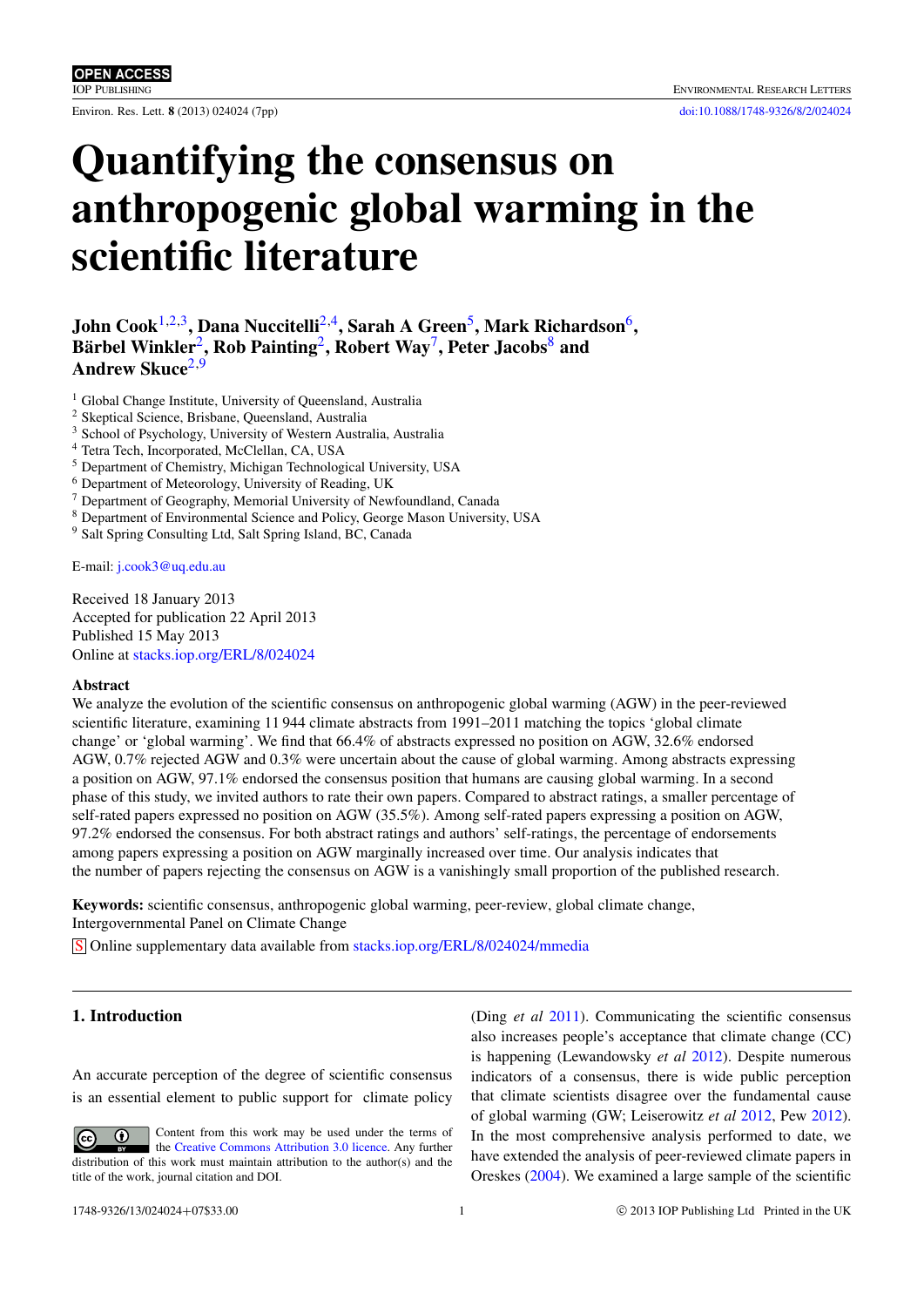<span id="page-2-0"></span>

| <b>Table 1.</b> Definitions of each type of research category. |                                                                                                                 |                                                                                                                                                                                                                                        |  |
|----------------------------------------------------------------|-----------------------------------------------------------------------------------------------------------------|----------------------------------------------------------------------------------------------------------------------------------------------------------------------------------------------------------------------------------------|--|
| Category                                                       | Description                                                                                                     | Example                                                                                                                                                                                                                                |  |
| $(1)$ Impacts                                                  | Effects and impacts of climate change on the<br>environment, ecosystems or humanity                             | global climate change together with<br>increasing direct impacts of human activities,<br>such as fisheries, are affecting the population<br>dynamics of marine top predators'                                                          |  |
| $(2)$ Methods                                                  | Focus on measurements and modeling methods, or<br>basic climate science not included in the other<br>categories | This paper focuses on automating the task of<br>estimating Polar ice thickness from airborne radar<br>data                                                                                                                             |  |
| (3) Mitigation                                                 | Research into lowering $CO2$ emissions or<br>atmospheric CO <sub>2</sub> levels                                 | This paper presents a new approach for a<br>nationally appropriate mitigation actions<br>framework that can unlock the huge potential for<br>greenhouse gas mitigation in dispersed energy<br>end-use sectors in developing countries' |  |
| (4) Not climate-related                                        | Social science, education, research about people's<br>views on climate                                          | This paper discusses the use of multimedia<br>techniques and augmented reality tools to bring<br>across the risks of global climate change'                                                                                            |  |
| $(5)$ Opinion                                                  | Not peer-reviewed articles                                                                                      | 'While the world argues about reducing global<br>warming, chemical engineers are getting on with<br>the technology. Charles Butcher has been finding<br>out how to remove carbon dioxide from flue gas'                                |  |
| (6) Paleoclimate                                               | Examining climate during pre-industrial times                                                                   | Here, we present a pollen-based quantitative<br>temperature reconstruction from the midlatitudes<br>of Australia that spans the last 135 000 years'                                                                                    |  |

literature on global CC, published over a 21 year period, in order to determine the level of scientific consensus that human activity is very likely causing most of the current GW (anthropogenic global warming, or AGW).

Surveys of climate scientists have found strong agreement (97–98%) regarding AGW amongst publishing climate experts (Doran and Zimmerman [2009,](#page-7-5) Anderegg *et al* [2010\)](#page-7-6). Repeated surveys of scientists found that scientific agreement about AGW steadily increased from 1996 to 2009 (Bray [2010\)](#page-7-7). This is reflected in the increasingly definitive statements issued by the Intergovernmental Panel on Climate Change on the attribution of recent GW (Houghton *et al* [1996,](#page-7-8) [2001,](#page-7-9) Solomon *et al* [2007\)](#page-7-10).

The peer-reviewed scientific literature provides a groundlevel assessment of the degree of consensus among publishing scientists. An analysis of abstracts published from 1993–2003 matching the search 'global climate change' found that none of 928 papers disagreed with the consensus position on AGW (Oreskes [2004\)](#page-7-4). This is consistent with an analysis of citation networks that found a consensus on AGW forming in the early 1990s (Shwed and Bearman [2010\)](#page-7-11).

Despite these independent indicators of a scientific consensus, the perception of the US public is that the scientific community still disagrees over the fundamental cause of GW. From 1997 to 2007, public opinion polls have indicated around 60% of the US public believes there is significant disagreement among scientists about whether GW was happening (Nisbet and Myers [2007\)](#page-7-12). Similarly, 57% of the US public either disagreed or were unaware that scientists agree that the earth is very likely warming due to human activity (Pew [2012\)](#page-7-3).

Through analysis of climate-related papers published from 1991 to 2011, this study provides the most comprehensive analysis of its kind to date in order to quantify and evaluate the level and evolution of consensus over the last two decades.

#### 2. Methodology

This letter was conceived as a 'citizen science' project by volunteers contributing to the Skeptical Science website [\(www.skepticalscience.com\)](http://www.skepticalscience.com). In March 2012, we searched the ISI Web of Science for papers published from 1991–2011 using topic searches for 'global warming' or 'global climate change'. Article type was restricted to 'article', excluding books, discussions, proceedings papers and other document types. The search was updated in May 2012 with papers added to the Web of Science up to that date.

We classified each abstract according to the type of research (category) and degree of endorsement. Written criteria were provided to raters for category (table [1\)](#page-2-0) and level of endorsement of AGW (table [2\)](#page-3-0). Explicit endorsements were divided into non-quantified (e.g., humans are contributing to global warming without quantifying the contribution) and quantified (e.g., humans are contributing more than 50% of global warming, consistent with the 2007 IPCC statement that most of the global warming since the mid-20th century is very likely due to the observed increase in anthropogenic greenhouse gas concentrations).

Abstracts were randomly distributed via a web-based system to raters with only the title and abstract visible. All other information such as author names and affiliations, journal and publishing date were hidden. Each abstract was categorized by two independent, anonymized raters. A team of 12 individuals completed 97.4% (23 061) of the ratings; an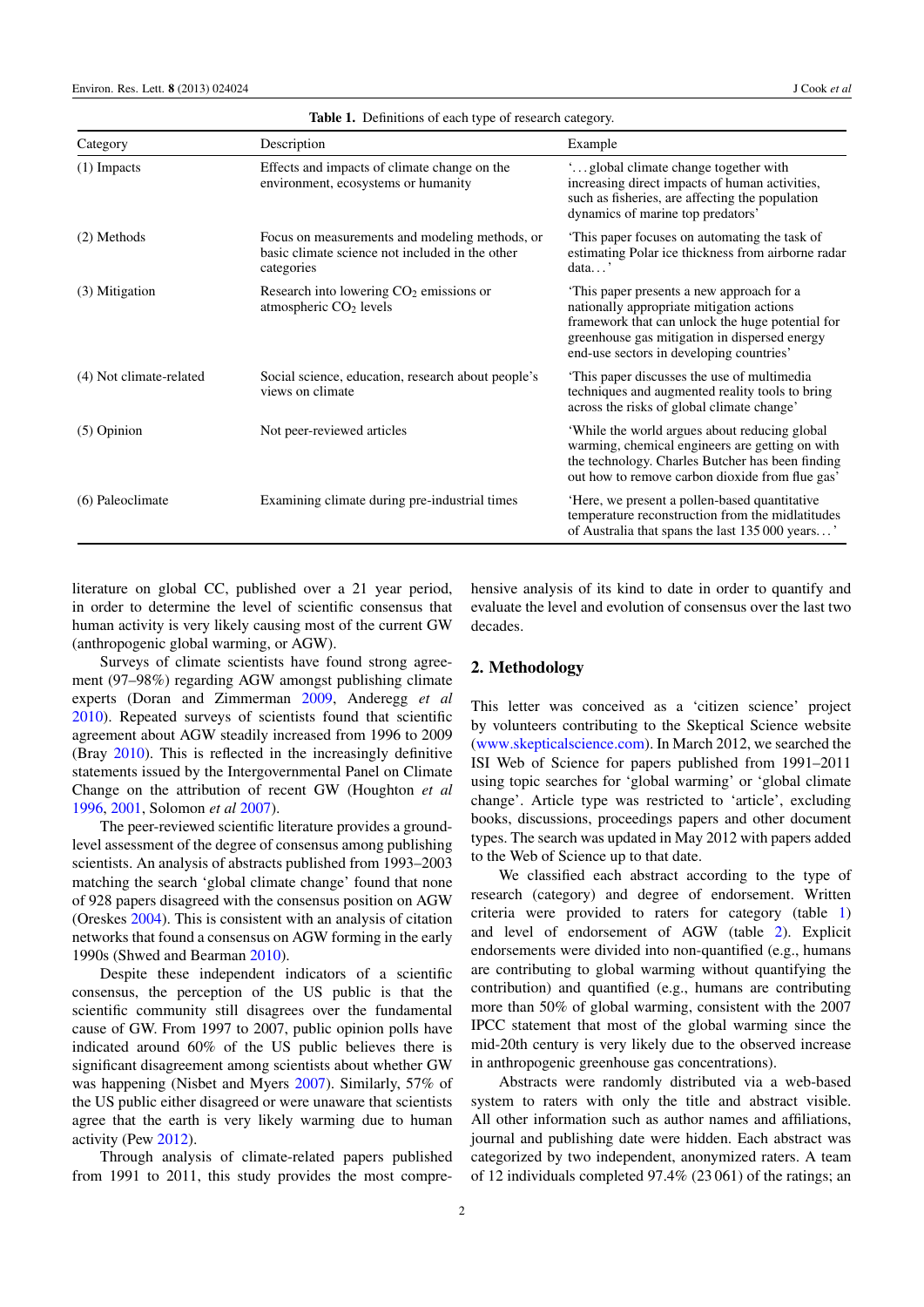<span id="page-3-0"></span>

| <b>Table 2.</b> Definitions of each level of endorsement of AGW. |                                                                                                                                                                          |                                                                                                                                                                                   |  |
|------------------------------------------------------------------|--------------------------------------------------------------------------------------------------------------------------------------------------------------------------|-----------------------------------------------------------------------------------------------------------------------------------------------------------------------------------|--|
| Level of endorsement                                             | Description                                                                                                                                                              | Example                                                                                                                                                                           |  |
| (1) Explicit endorsement<br>with quantification                  | Explicitly states that humans are the primary cause<br>of recent global warming                                                                                          | The global warming during the 20th century is<br>caused mainly by increasing greenhouse gas<br>concentration especially since the late 1980s'                                     |  |
| (2) Explicit endorsement<br>without quantification               | Explicitly states humans are causing global<br>warming or refers to anthropogenic global<br>warming/climate change as a known fact                                       | 'Emissions of a broad range of greenhouse gases<br>of varying lifetimes contribute to global climate<br>change'                                                                   |  |
| (3) Implicit endorsement                                         | Implies humans are causing global warming. E.g.,<br>research assumes greenhouse gas emissions cause<br>warming without explicitly stating humans are the<br>cause        | carbon sequestration in soil is important for<br>mitigating global climate change'                                                                                                |  |
| (4a) No position                                                 | Does not address or mention the cause of global<br>warming                                                                                                               |                                                                                                                                                                                   |  |
| (4b) Uncertain                                                   | Expresses position that human's role on recent<br>global warming is uncertain/undefined                                                                                  | 'While the extent of human-induced global<br>warming is inconclusive'                                                                                                             |  |
| (5) Implicit rejection                                           | Implies humans have had a minimal impact on<br>global warming without saying so explicitly E.g.,<br>proposing a natural mechanism is the main cause of<br>global warming | ' anywhere from a major portion to all of the<br>warming of the 20th century could plausibly<br>result from natural causes according to these<br>results'                         |  |
| (6) Explicit rejection without<br>quantification                 | Explicitly minimizes or rejects that humans are<br>causing global warming                                                                                                | the global temperature record provides little<br>support for the catastrophic view of the<br>greenhouse effect'                                                                   |  |
| (7) Explicit rejection with<br>quantification                    | Explicitly states that humans are causing less than<br>half of global warming                                                                                            | The human contribution to the $CO2$ content in<br>the atmosphere and the increase in temperature is<br>negligible in comparison with other sources of<br>carbon dioxide emission' |  |

additional 12 contributed the remaining 2.6% (607). Initially, 27% of category ratings and 33% of endorsement ratings disagreed. Raters were then allowed to compare and justify or update their rating through the web system, while maintaining anonymity. Following this, 11% of category ratings and 16% of endorsement ratings disagreed; these were then resolved by a third party.

Upon completion of the final ratings, a random sample of 1000 'No Position' category abstracts were re-examined to differentiate those that did not express an opinion from those that take the position that the cause of GW is uncertain. An 'Uncertain' abstract explicitly states that the cause of global warming is not yet determined (e.g., '. . . the extent of human-induced global warming is inconclusive...') while a 'No Position' abstract makes no statement on AGW.

To complement the abstract analysis, email addresses for 8547 authors were collected, typically from the corresponding author and/or first author. For each year, email addresses were obtained for at least 60% of papers. Authors were emailed an invitation to participate in a survey in which they rated their own published papers (the entire content of the article, not just the abstract) with the same criteria as used by the independent rating team. Details of the survey text are provided in the supplementary information (available at [stacks.iop.org/ERL/](http://stacks.iop.org/ERL/8/024024/mmedia) [8/024024/mmedia\)](http://stacks.iop.org/ERL/8/024024/mmedia).

#### 3. Results

The ISI search generated 12 465 papers. Eliminating papers that were not peer-reviewed (186), not climate-related (288) or

without an abstract (47) reduced the analysis to 11 944 papers written by 29 083 authors and published in 1980 journals. To simplify the analysis, ratings were consolidated into three groups: endorsements (including implicit and explicit; categories 1–3 in table [2\)](#page-3-0), no position (category 4) and rejections (including implicit and explicit; categories 5–7).

We examined four metrics to quantify the level of endorsement:

- (1) The percentage of endorsements/rejections/undecideds among all abstracts.
- (2) The percentage of endorsements/rejections/undecideds among only those abstracts expressing a position on AGW.
- (3) The percentage of scientists authoring endorsement/ rejection abstracts among all scientists.
- (4) The same percentage among only those scientists who expressed a position on AGW (table [3\)](#page-4-0).

#### *3.1. Endorsement percentages from abstract ratings*

Among abstracts that expressed a position on AGW, 97.1% endorsed the scientific consensus. Among scientists who expressed a position on AGW in their abstract, 98.4% endorsed the consensus.

The time series of each level of endorsement of the consensus on AGW was analyzed in terms of the number of abstracts (figure  $1(a)$  $1(a)$ ) and the percentage of abstracts (figure  $1(b)$  $1(b)$ ). Over time, the no position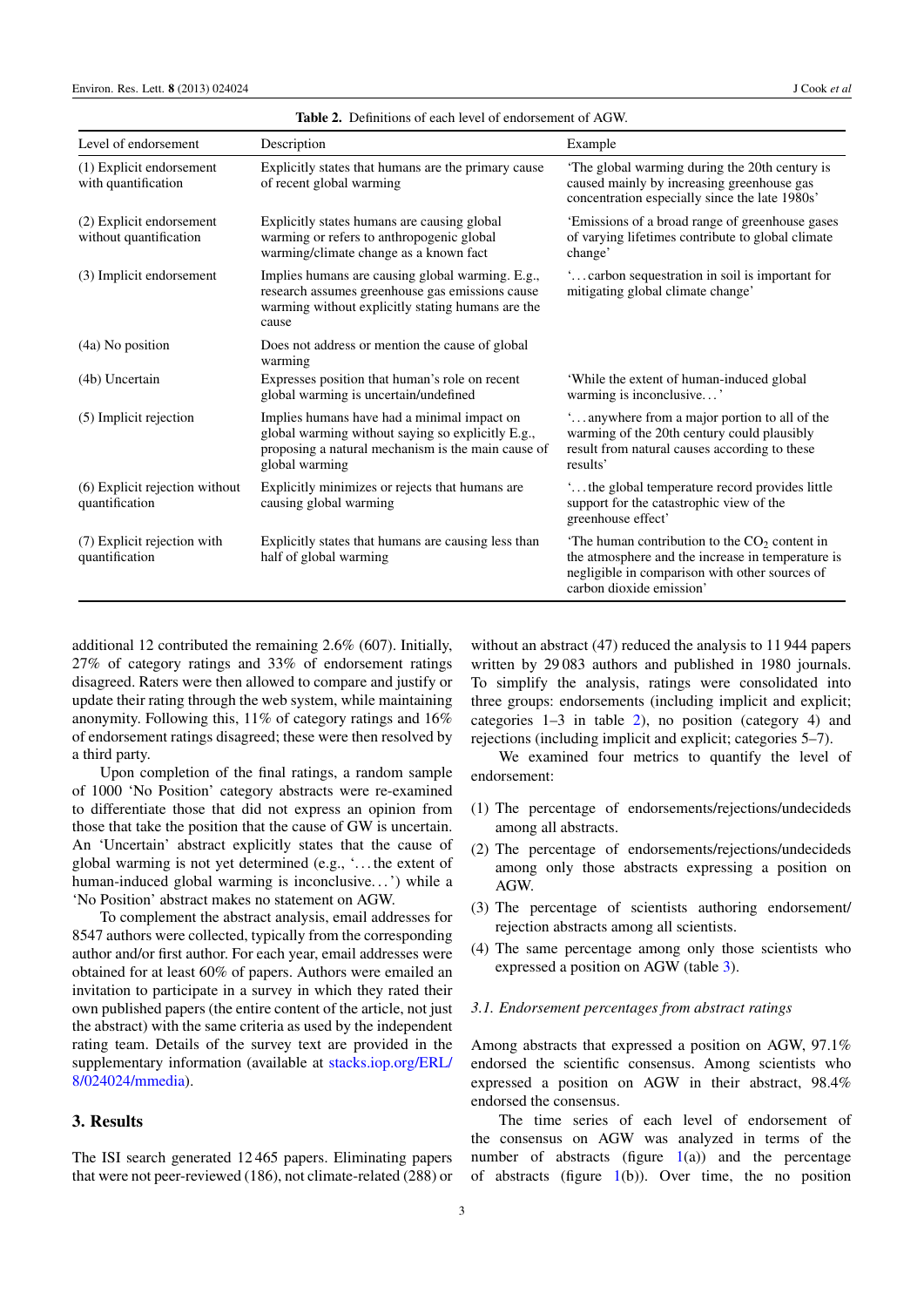Table 3. Abstract ratings for each level of endorsement, shown as percentage and total number of papers.

<span id="page-4-0"></span>

| Position         | % of all abstracts | % among abstracts with<br>AGW position $(\%)$ | % of all authors | % among authors with<br>AGW position $(\%)$ |
|------------------|--------------------|-----------------------------------------------|------------------|---------------------------------------------|
| Endorse AGW      | 32.6\% (3896)      | 97.1                                          | 34.8\% (10.188)  | 98.4                                        |
| No AGW position  | 66.4\% (7930)      |                                               | 64.6% (18930)    |                                             |
| Reject AGW       | $0.7\%$ (78)       | 1.9                                           | $0.4\%$ (124)    | 1.2                                         |
| Uncertain on AGW | $0.3\%$ (40)       | 1.0                                           | $0.2\%$ (44)     | 0.4                                         |

<span id="page-4-1"></span>

Figure 1. (a) Total number of abstracts categorized into endorsement, rejection and no position. (b) Percentage of endorsement, rejection and no position/undecided abstracts. Uncertain comprise 0.5% of no position abstracts.

percentage has increased (simple linear regression trend  $0.87\% \pm 0.28\% \text{ yr}^{-1}$ , 95% CI,  $R^2 = 0.66$ ,  $p < 0.001$ ) and the percentage of papers taking a position on AGW has equally decreased.

The average numbers of authors per endorsement abstract (3.4) and per no position abstract (3.6) are both significantly larger than the average number of authors per rejection abstract (2.0). The scientists originated from 91 countries (identified by email address) with the highest representation from the USA  $(N = 2548)$  followed by the United Kingdom  $(N = 546)$ , Germany  $(N = 404)$  and Japan  $(N = 379)$  (see supplementary table S1 for full list, available at [stacks.iop.](http://stacks.iop.org/ERL/8/024024/mmedia) [org/ERL/8/024024/mmedia\)](http://stacks.iop.org/ERL/8/024024/mmedia).

<span id="page-4-2"></span>

1995 2000 2005 2010 Year Figure 2. (a) Total number of endorsement, rejection and no position papers as self-rated by authors. Year is the published year of each self-rated paper. (b) Percentage of self-rated endorsement, rejection and no position papers.

#### *3.2. Endorsement percentages from self-ratings*

 $\Omega$ 

 $\circ$ 

We emailed 8547 authors an invitation to rate their own papers and received 1200 responses (a 14% response rate). After excluding papers that were not peer-reviewed, not climate-related or had no abstract, 2142 papers received self-ratings from 1189 authors. The self-rated levels of endorsement are shown in table [4.](#page-5-0) Among self-rated papers that stated a position on AGW, 97.2% endorsed the consensus. Among self-rated papers not expressing a position on AGW in the abstract, 53.8% were self-rated as endorsing the consensus. Among respondents who authored a paper expressing a view on AGW, 96.4% endorsed the consensus.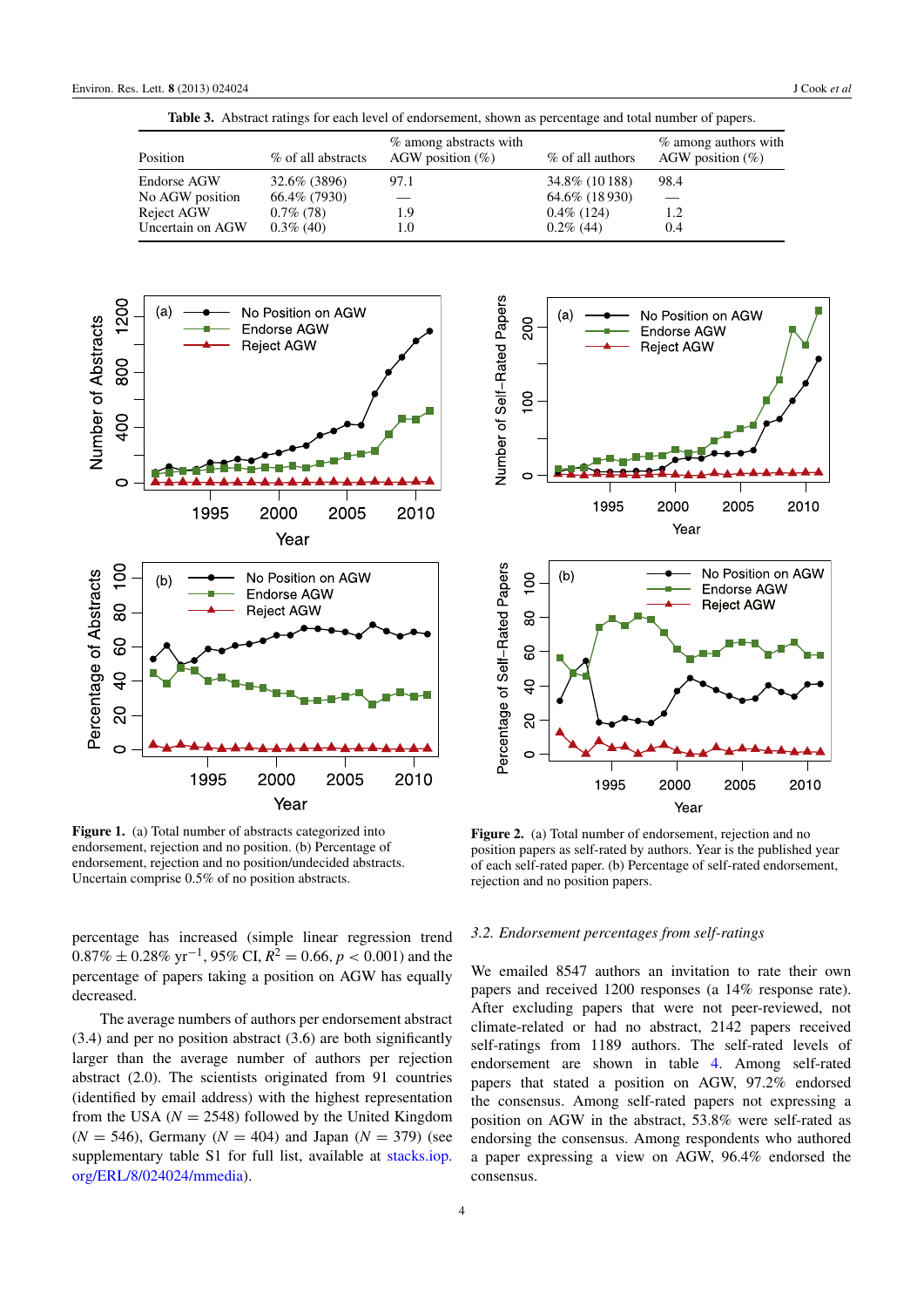Table 4. Self-ratings for each level of endorsement, shown as percentage and total number of papers.

<span id="page-5-0"></span>

| Position                     | % of all papers | % among papers with<br>AGW position $(\%)$ | % of respondents | % among respondents<br>with AGW position $(\%)$ |
|------------------------------|-----------------|--------------------------------------------|------------------|-------------------------------------------------|
| Endorse AGW <sup>a</sup>     | $62.7\%$ (1342) | 97.2                                       | $62.7\%$ (746)   | 96.4                                            |
| No AGW position <sup>b</sup> | 35.5% (761)     |                                            | 34.9% (415)      |                                                 |
| Reject AGW <sup>e</sup>      | $1.8\%$ (39)    | 2.8                                        | $2.4\%$ (28)     | 3.6                                             |

<span id="page-5-1"></span><sup>a</sup> Self-rated papers that endorse AGW have an average endorsement rating less than  $4(1 =$  explicit endorsement with quantification,  $7 =$  explicit rejection with quantification).

<span id="page-5-2"></span><sup>b</sup> Undecided self-rated papers have an average rating equal to 4.

<span id="page-5-3"></span><sup>c</sup> Rejection self-rated papers have an average rating greater than 4.

<span id="page-5-4"></span>Table 5. Comparison of our abstract rating to self-rating for papers that received self-ratings.

| Position                                       | Abstract rating             | Self-rating                 |
|------------------------------------------------|-----------------------------|-----------------------------|
| Endorse AGW<br>No AGW position or<br>undecided | 791 (36.9%)<br>1339 (62.5%) | 1342 (62.7%)<br>761 (35.5%) |
| Reject AGW                                     | $12(0.6\%)$                 | $39(1.8\%)$                 |

Figure [2\(](#page-4-2)a) shows the level of self-rated endorsement in terms of number of abstracts (the corollary to figure  $1(a)$  $1(a)$ ) and figure [2\(](#page-4-2)b) shows the percentage of abstracts (the corollary to figure  $1(b)$  $1(b)$ ). The percentage of self-rated rejection papers decreased (simple linear regression trend  $-0.25\%$  ± 0.18% yr<sup>-1</sup>, 95% CI,  $R^2 = 0.28, p = 0.01$ , figure [2\(](#page-4-2)b)). The time series of self-rated no position and consensus endorsement papers both show no clear trend over time.

A direct comparison of abstract rating versus self-rating endorsement levels for the 2142 papers that received a self-rating is shown in table [5.](#page-5-4) More than half of the abstracts that we rated as 'No Position' or 'Undecided' were rated 'Endorse AGW' by the paper's authors.

Figure [3](#page-5-5) compares the percentage of papers endorsing the scientific consensus among all papers that express a position endorsing or rejecting the consensus. The year-to-year variability is larger in the self-ratings than in the abstract ratings due to the smaller sample sizes in the early 1990s. The percentage of AGW endorsements for both self-rating and abstract-rated papers increase marginally over time (simple linear regression trends  $0.10 \pm 0.09\% \text{ yr}^{-1}$ , 95% CI,  $R^2$  = 0.20,  $p = 0.04$  for abstracts, 0.35 ± 0.26% yr<sup>-1</sup>, 95% CI,  $R^2 = 0.26$ ,  $p = 0.02$  for self-ratings), with both series approaching approximately 98% endorsements in 2011.

#### 4. Discussion

Of note is the large proportion of abstracts that state no position on AGW. This result is expected in consensus situations where scientists '*. . . generally focus their discussions on questions that are still disputed or unanswered rather than on matters about which everyone agrees*' (Oreskes [2007,](#page-7-13) p 72). This explanation is also consistent with a description of consensus as a 'spiral trajectory' in which '*initially intense contestation generates rapid settlement and induces*

<span id="page-5-5"></span>

Figure 3. Percentage of papers endorsing the consensus among only papers that express a position endorsing or rejecting the consensus.

*a spiral of new questions*' (Shwed and Bearman [2010\)](#page-7-11); the fundamental science of AGW is no longer controversial among the publishing science community and the remaining debate in the field has moved to other topics. This is supported by the fact that more than half of the self-rated endorsement papers did not express a position on AGW in their abstracts.

The self-ratings by the papers' authors provide insight into the nature of the scientific consensus amongst publishing scientists. For both self-ratings and our abstract ratings, the percentage of endorsements among papers expressing a position on AGW marginally increased over time, consistent with Bray [\(2010\)](#page-7-7) in finding a strengthening consensus.

#### *4.1. Sources of uncertainty*

The process of determining the level of consensus in the peer-reviewed literature contains several sources of uncertainty, including the representativeness of the sample, lack of clarity in the abstracts and subjectivity in rating the abstracts.

We address the issue of representativeness by selecting the largest sample to date for this type of literature analysis. Nevertheless, 11 944 papers is only a fraction of the climate literature. A Web of Science search for 'climate change'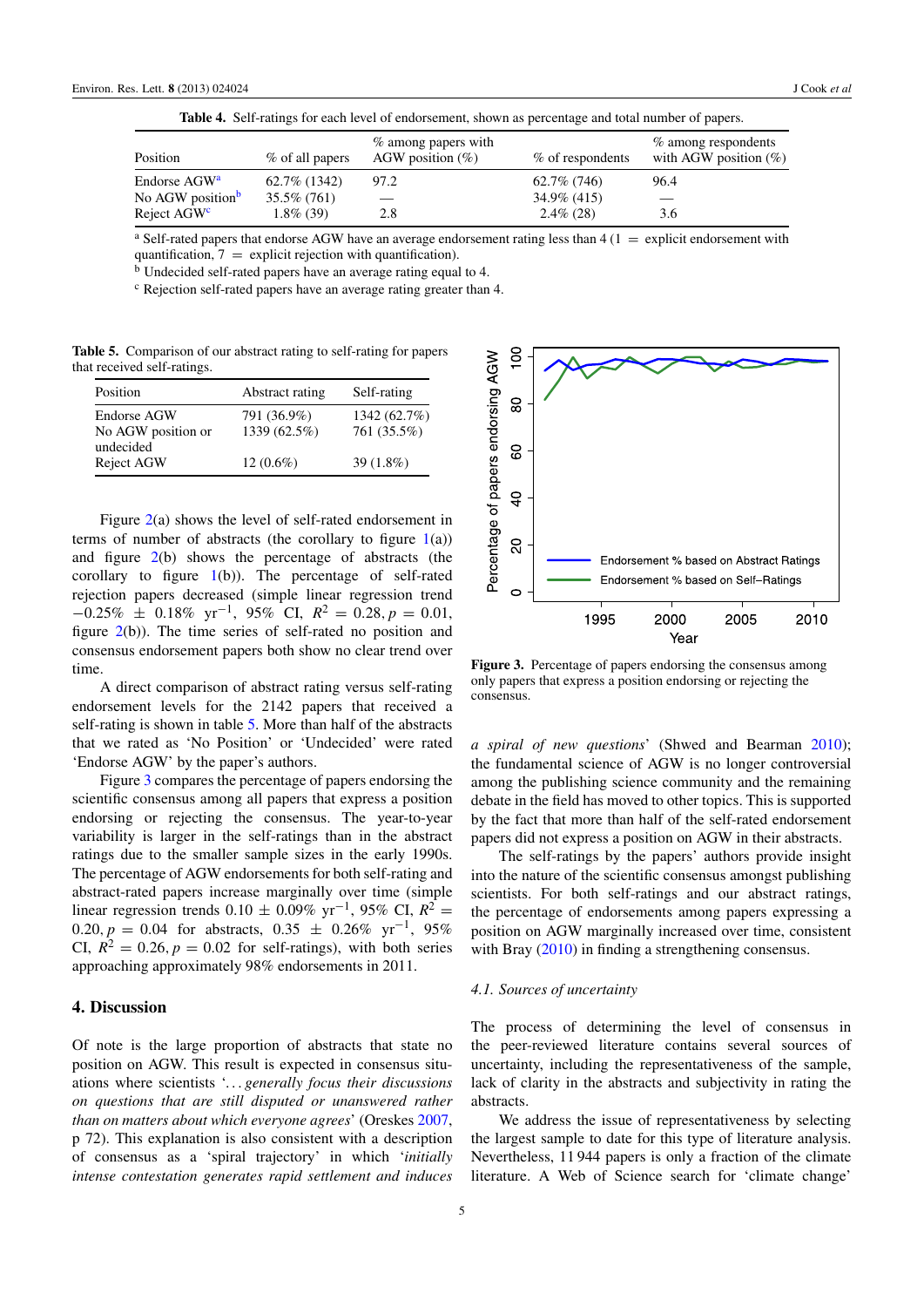over the same period yields 43 548 papers, while a search for 'climate' yields 128 440 papers. The crowd-sourcing techniques employed in this analysis could be expanded to include more papers. This could facilitate an approach approximating the methods of Doran and Zimmerman [\(2009\)](#page-7-5), which measured the level of scientific consensus for varying degrees of expertise in climate science. A similar approach could analyze the level of consensus among climate papers depending on their relevance to the attribution of GW.

Another potential area of uncertainty involved the text of the abstracts themselves. In some cases, ambiguous language made it difficult to ascertain the intended meaning of the authors. Naturally, a short abstract could not be expected to communicate all the details of the full paper. The implementation of the author self-rating process allowed us to look beyond the abstract. A comparison between self-ratings and abstract ratings revealed that categorization based on the abstract alone underestimates the percentage of papers taking a position on AGW.

Lastly, some subjectivity is inherent in the abstract rating process. While criteria for determining ratings were defined prior to the rating period, some clarifications and amendments were required as specific situations presented themselves. Two sources of rating bias can be cited: first, given that the raters themselves endorsed the scientific consensus on AGW, they may have been more likely to classify papers as sharing that endorsement. Second, scientific reticence (Hansen [2007\)](#page-7-14) or 'erring on the side of least drama' (ESLD; Brysse *et al* [2012\)](#page-7-15) may have exerted an opposite effect by biasing raters towards a 'no position' classification. These sources of bias were partially addressed by the use of multiple independent raters and by comparing abstract rating results to author self-ratings. A comparison of author ratings of the full papers and abstract ratings reveals a bias toward an under-counting of endorsement papers in the abstract ratings (mean difference 0.6 in units of endorsement level). This mitigated concerns about rater subjectivity, but suggests that scientific reticence and ESLD remain possible biases in the abstract ratings process. The potential impact of initial rating disagreements was also calculated and found to have minimal impact on the level of consensus (see supplemental information, section S1 available at [stacks.iop.org/ERL/8/024024/mmedia\)](http://stacks.iop.org/ERL/8/024024/mmedia).

#### *4.2. Comparisons with previous studies*

Our sample encompasses those surveyed by Oreskes [\(2004\)](#page-7-4) and Schulte [\(2008\)](#page-7-16) and we can therefore directly compare the results. Oreskes [\(2004\)](#page-7-4) analyzed 928 papers from 1993 to 2003. Over the same period, we found 932 papers matching the search phrase 'global climate change' (papers continue to be added to the ISI database). From that subset we eliminated 38 papers that were not peer-reviewed, climate-related or had no abstract. Of the remaining 894, none rejected the consensus, consistent with Oreskes' result. Oreskes determined that 75% of papers endorsed the consensus, based on the assumption that mitigation and impact papers implicitly endorse the consensus. By comparison, we found that 28% of the 894 abstracts endorsed AGW while 72% expressed no position. Among the 71 papers that received self-ratings from authors, 69% endorse AGW, comparable to Oreskes' estimate of 75% endorsements.

An analysis of 539 'global climate change' abstracts from the Web of Science database over January 2004 to mid-February 2007 found 45% endorsement and 6% rejection (Schulte [2008\)](#page-7-16). Our analysis over a similar period (including all of February 2007) produced 529 papers—the reason for this discrepancy is unclear as Schulte's exact methodology is not provided. Schulte estimated a higher percentage of endorsements and rejections, possibly because the strict methodology we adopted led to a greater number of 'No Position' abstracts. Schulte also found a significantly greater number of rejection papers, including 6 explicit rejections compared to our 0 explicit rejections. See the supplementary information (available at [stacks.iop.org/ERL/](http://stacks.iop.org/ERL/8/024024/mmedia) [8/024024/mmedia\)](http://stacks.iop.org/ERL/8/024024/mmedia) for a tabulated comparison of results. Among 58 self-rated papers, only one (1.7%) rejected AGW in this sample. Over the period of January 2004 to February 2007, among 'global climate change' papers that state a position on AGW, we found 97% endorsements.

#### 5. Conclusion

The public perception of a scientific consensus on AGW is a necessary element in public support for climate policy (Ding *et al* [2011\)](#page-7-0). However, there is a significant gap between public perception and reality, with 57% of the US public either disagreeing or unaware that scientists overwhelmingly agree that the earth is warming due to human activity (Pew [2012\)](#page-7-3).

Contributing to this 'consensus gap' are campaigns designed to confuse the public about the level of agreement among climate scientists. In 1991, Western Fuels Association conducted a \$510 000 campaign whose primary goal was to '*reposition global warming as theory (not fact)*'. A key strategy involved constructing the impression of active scientific debate using dissenting scientists as spokesmen (Oreskes [2010\)](#page-7-17). The situation is exacerbated by media treatment of the climate issue, where the normative practice of providing opposing sides with equal attention has allowed a vocal minority to have their views amplified (Boykoff and Boykoff [2004\)](#page-7-18). While there are indications that the situation has improved in the UK and USA prestige press (Boykoff [2007\)](#page-7-19), the UK tabloid press showed no indication of improvement from 2000 to 2006 (Boykoff and Mansfield [2008\)](#page-7-20).

The narrative presented by some dissenters is that the scientific consensus is '*. . . on the point of collapse*' (Oddie [2012\)](#page-7-21) while '*. . . the number of scientific "heretics" is growing with each passing year*' (Allègre *et al* [2012\)](#page-7-22). A systematic, comprehensive review of the literature provides quantitative evidence countering this assertion. The number of papers rejecting AGW is a miniscule proportion of the published research, with the percentage slightly decreasing over time. Among papers expressing a position on AGW, an overwhelming percentage (97.2% based on self-ratings, 97.1% based on abstract ratings) endorses the scientific consensus on AGW.